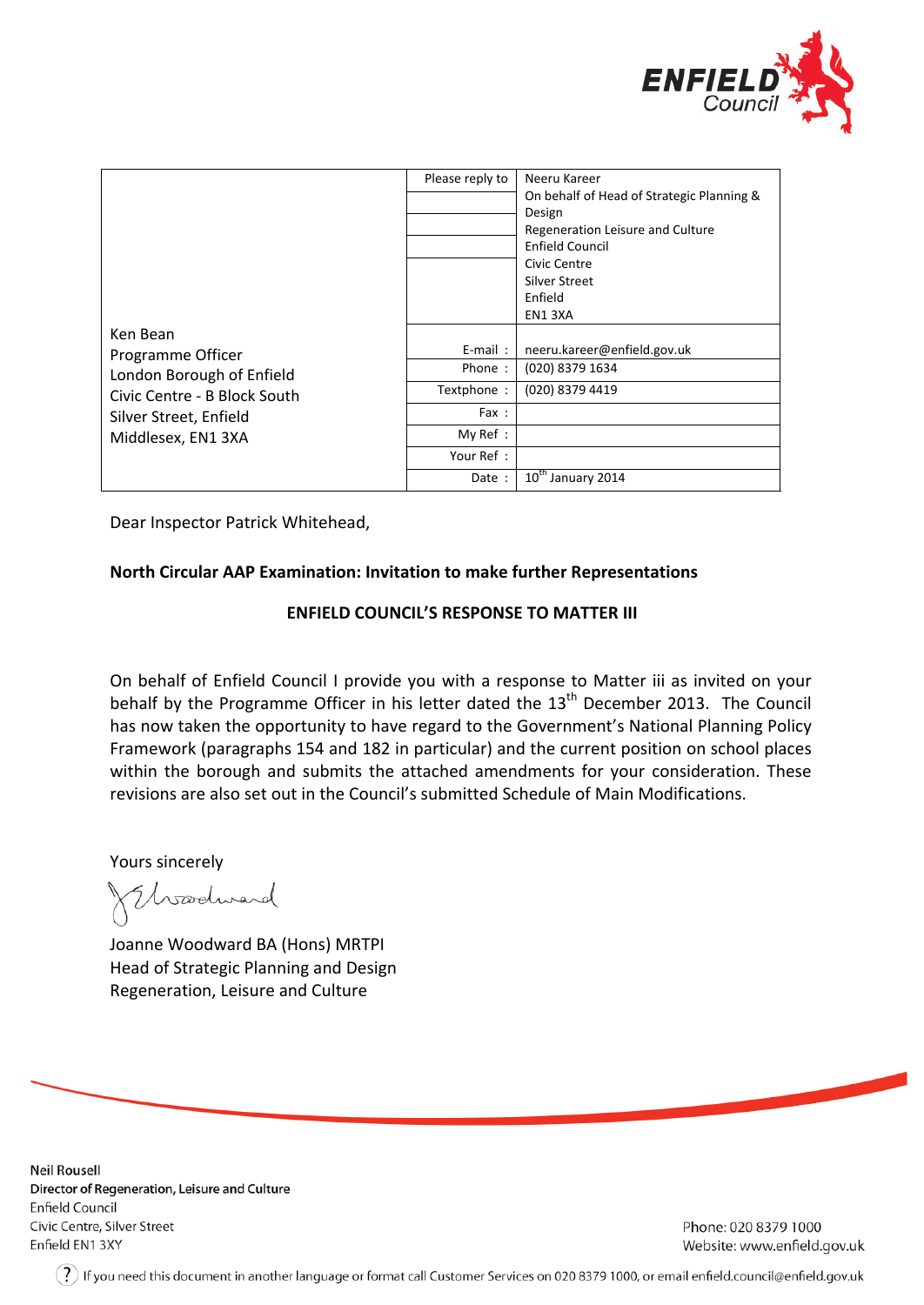## **Policy 4 Local education -**

**The development of new homes within the NCAAP area will be expected to contribute towards the provision of primary and secondary school places commensurate with the expected additional demand, as identified in the annual update of the Council's School Places Strategy, and as set out in the Council's S106 Supplementary Planning Document.**

**In the primary sector there is an identified demand for 2 additional forms of entry from September 2014 in the south west of the borough which includes the NCAAP area. Demand for additional pupil places for reception aged children is specifically being met within the NCAAP area through an approved additional form of entry at Garfield School. In order to secure sufficient provision for both September 2014 and 2017 for the south west as a whole, options are also being considered beyond the area covered by the Action Plan including proposals to increase the capacity of other nearby schools to help meet the demand.**

**In the secondary school sector local capacity will be needed from September 2017. The expansion of Broomfield Secondary School will be considered as part of the Council's on-going pupil places review. The Council continues to monitor the provision of school places alongside the progress of Free/Academy Schools, cross border pupil movement and the provision of additional places in neighbouring boroughs.**

## **Supporting Text**

For the purposes of planning for school places Enfield is divided into six pupil places planning areas. The area covered by the Action Plan is within the wider south west pupil places planning area. Ensuring appropriate provision is made for additional school places required to meet increased demand as sites are developed and families move in is a top priority for the NCAAP. A great deal of concern has been expressed about this and similar issues and it is therefore essential that developers work closely with the Council to ensure appropriate provision is made in this regard.

Recent studies have confirmed that Garfield Primary School has capacity for additional forms of entry and the Council is in the process of exploring the feasibility of this in more detail. Other nearby schools may also play a role in ensuring increased demand is met. Similarly, the Council will continue to work closely with its neighbouring authorities to keep this critical issue continually under review.

In addition to the expansion of Garfield Primary School, other nearby schools will also play a role in ensuring increased demand in the primary school sector is met in both the short and medium term. The provision of a new primary school to help meet the capacity required for 2017 is still being explored at Grovelands Park. The Council will continue to work closely with its neighbouring authorities to keep this critical issue continually under review.

"In the secondary school sector, new provision is being created in the borough through the approval of Heron Hall Free School, which opened in September 2013, and 2 new Academies, both due to open in September 2014. Secondary school provision in the west of the borough is within capacity up to 2017/18. The Council continues to monitor the progress of free school/academy provision alongside the latest pupil number projections annually and adapt its Strategy for providing places according. If the expansion of existing schools is